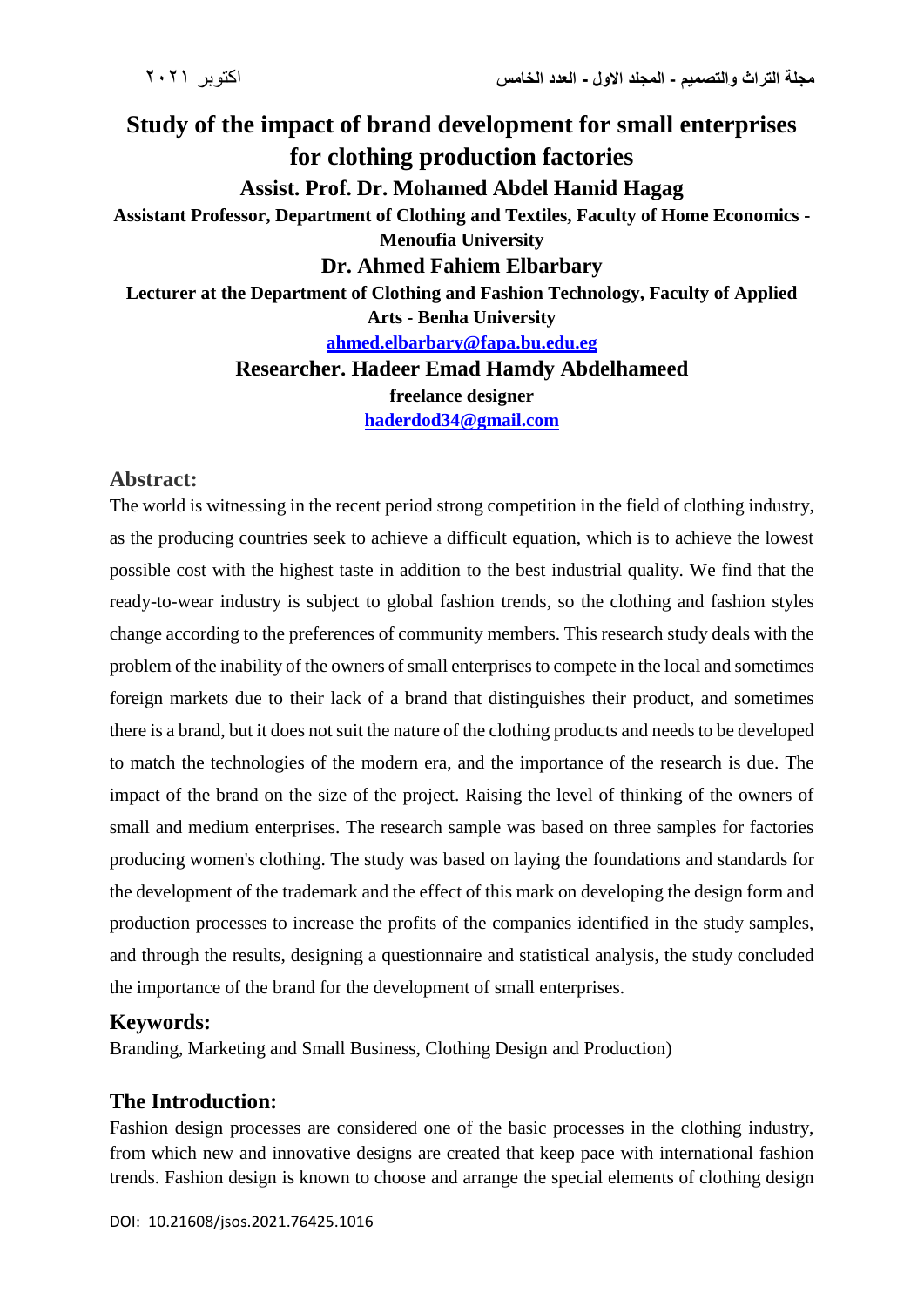from lines, shapes, colors and raw materials in a new and innovative way to suit the human body (May Samir 2011)

In order to improve the ready-made garments industry, it was necessary to pay attention to quality, that is, to produce a high-quality product that requires high costs, as the concept of quality focused on the failure of defective products to reach customers, not in preventing their recurrence, and thus the large number of rejected, defective and damaged production, which leads to large losses, The trademark is considered among the most important components of the product, as it serves as an identification card for it through the character that it bears as well as the information that explains the origin of this trademark, its main activity and its type. The brand plays a major role in the growth and progress of societies, as it is considered one of the pillars of the economic success of the project and a factor that facilitates the marketing process of the product. Where the success of the brand is linked to the interest in the quality of products, production methods and the extent of the impact of modern technology to upgrade these products. When thinking about a new product, the owner of the facility must study how to distinguish his products because the Egyptian clothing market has already been saturated with a huge amount of similar products that the consumer has become alienated from and does not accept. He suffers from not achieving profits and even from losing many times, "Khaled Al-Sheikh 2019". Many previous studies were linked to the brand and small projects, including the study (Hind Mohamed Wahba), this study dealt in general with the identification of small and medium enterprises in terms of their definition, origin, classification and impact on the industry (5). I came up with a program that achieves educational, programming, technical and methodological efficiency in small projects (4), a study by (Iman Yousry Al-Mihi). The Brand (2), a study by (May Samir Kamel), the study dealt with the approach used to manage the design and visual display methods in international fashion brands. The study dealt with the role of the brand in contributing to raising the level of marketing activity for institutions and also contributing to building a successful brand while excluding brands with The study concluded that the brand and its shape play a major role in attracting the customer's attention and thus working to increase the percentage of sales (1).

#### **•Research Problem:**

The research problem is:

1. The local market's lack of brand name development.

•research importance:

- 1. Defining what a trademark is.
- 2. The effect of the brand on the size of the project.
- 3. Raising the level of thinking among owners of small and medium enterprises.

#### **•Research Aims:**

- 1. Study the impact of the brand on the project.
- 2. The role of brand development in increasing the volume of production.
- 3. Developing the trade name of small projects and developing them on scientific bases.
- 4. Attracting new customers and promoting the product visually.
- 5. Increasing production and profits within the institution.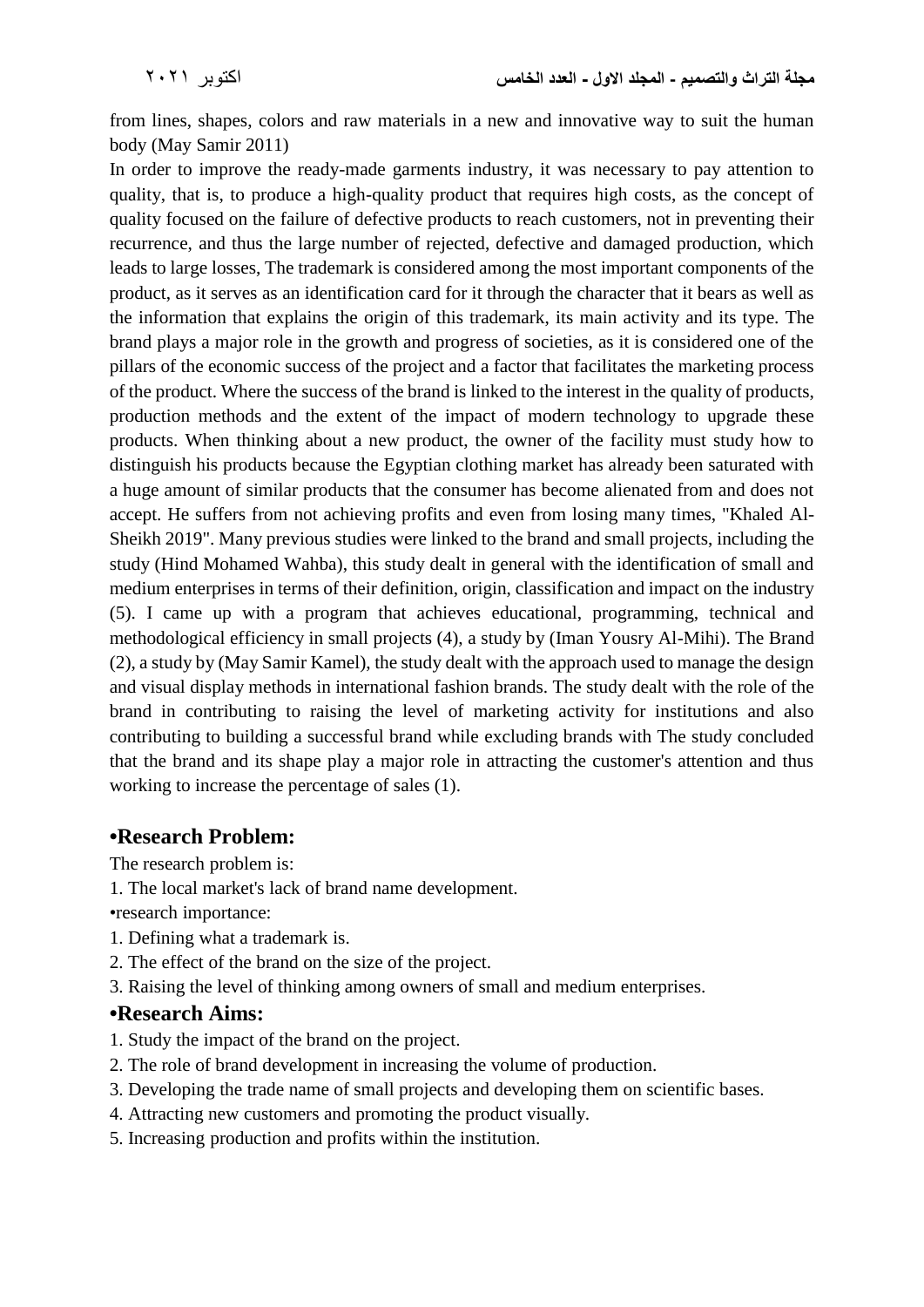# **Research Questions:**

1. Is there a difference between the study sample members in their assessment of the factors affecting the selection of the best brand design for each of the factories under study?

2. Can one calculate how much each of these factors influences the selection of the best brand design?

3. Is there an impact of the brand on the input and output of production and marketing?

4. Is there an impact of the brand's strength on the input and output of production and marketing?

## **•Research Hypotheses:**

1. Do a study of the factory's brand, and develop a proposed plan for its development

2. Professional attention to the product and its content, with clarification of the product's features.

3. There are statistically significant differences between the study sample members in their evaluation of choosing the best brand in each of the factories under study.

4. There is a statistically significant effect of the factors affecting the selection of the best design for the brand.

5. The original hypothesis (null): there is no influence of the brand on the inputs and outputs of production and marketing, that is, there are no statistically significant differences between the inputs and outputs of production and marketing because of the brand

6. The original hypothesis (null) There is no influence of the brand's strength on the inputs and outputs of production and marketing, i.e. there are no statistically significant differences between the inputs and outputs of production and marketing because of the strength of the brand

### **•The Research Sample :**

A random sample was selected from small factories that produce a women's product. These factories are located in separate places, and a study was conducted for them and a study also for the reason for the non-proliferation of the trade name, and a study of the problems they face .. as each factory has a problem that differs from the other, some have quality problems and others He has marketing problems, another in product design, another in the design and shape of the brand, and another in the packaging and final shape of the piece.

## **•Search Limits:**

Time dimension:

The study period is 2019/2020.

Spatial dimension:

The research sample governorates in the Arab Republic of Egypt:

- Giza Governorate (Mohandessin).
- Beheira Governorate (Kom Hamada).
- Menoufia Governorate (Shebin El-Kom).

## **Objective Limit:**

Create a plan to develop small projects to create a brand.

Design and production of women's clothing "woven and knitted"

#### **•Research Methodology:**

• The descriptive analytical approach, by describing the trends of these factories for the industry.

• The experimental approach, through the application of suggestions for the development of small projects and the brand.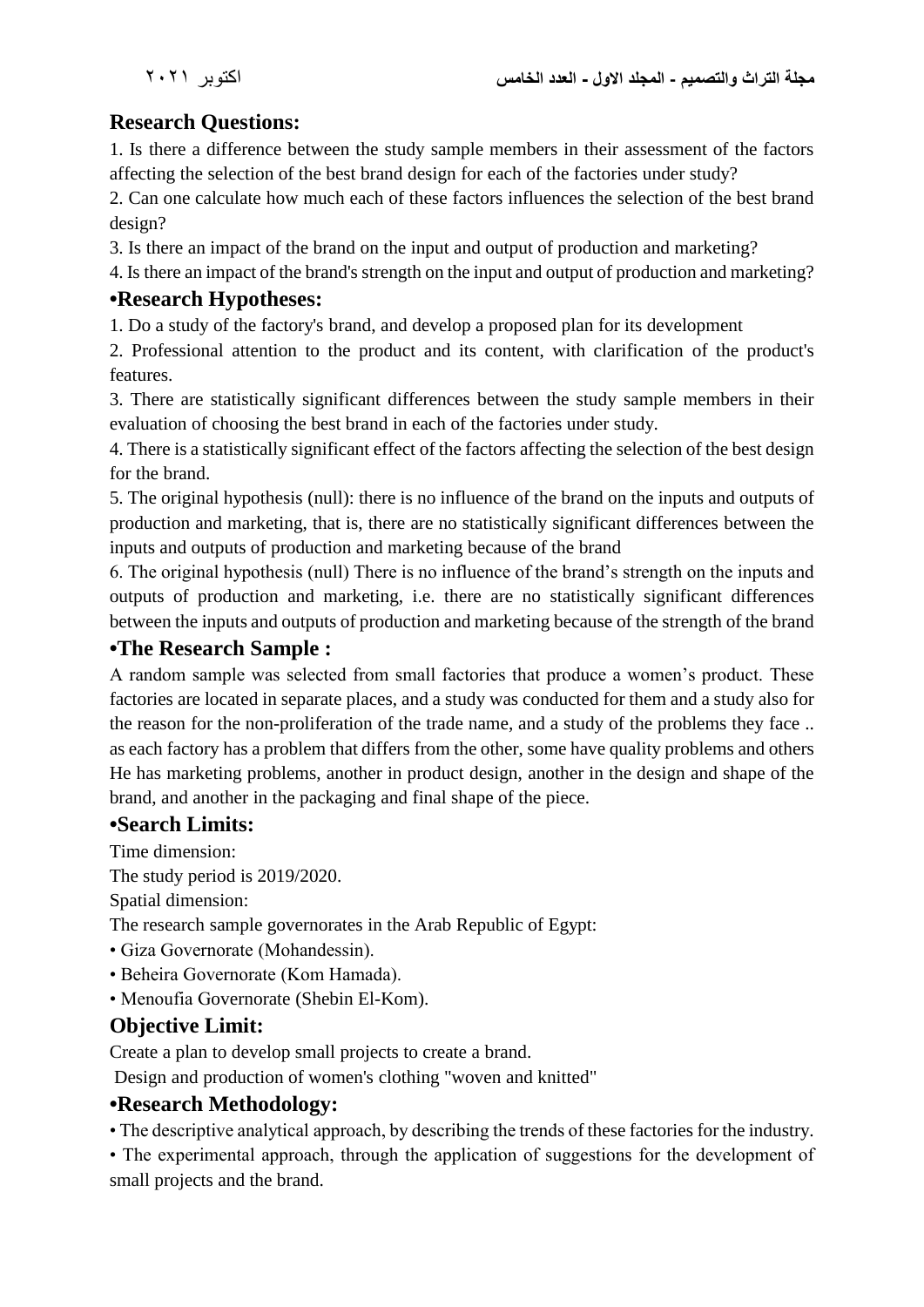## **Results:**

1. The necessity of studying and knowing the factors affecting the design of clothes.

2. Using original designs that are not imitated, related to the consumer and related to the company's purpose.

3. Attention to the brand and the way the product is presented.

4. Although there is a difference in the time periods for each factory, the presence of the brand had an impact on the movement of buying and selling and increasing the production rate.

#### **Recommendations:**

• From the above, we find that the aim of the study, which is the role of the brand and its development, is one of the factors affecting the development and production of ready-made garments.

• Studying the market is one of the most important factors for the success of the brand, as well as studying the needs of the consumer, and thus developing new designs that succeeded in attracting consumers

This research is informative and the multiplicity and diversity of the study methods. The research will be dealt with in three parts: the study of factors affecting the design and production of clothing, factors affecting small projects, the foundations and selection of a brand and working to develop it to attract the attention of the consumer, by analyzing the factors and proposing models of designs and models. for the brand.

The results indicated the presentation of the importance of the brand and its characteristics in the field of clothing, as well as the presentation of a number of designs for clothing and also for brands.

## **References:**

1- 'iibrahim muhamad alsayid "'iimkaniat alhusul ealaa 'afdal 'iintaj faa sinaeat almalabis aljahizat faa alsaghirat alsaghirati" risalat majistir \_kuliyat alaiqtisad almunzilaa \_ jamieat almanufiat 2008

2- 'iiman yusraa mustafaa almihaa dirasat baed almuashirat alealamat altijariat faa tasmim almalabis aljahizat lil'atfal , risalat dukturah , kuliyat alfunun altatbiqiat \_ ghayr manshurat \_ jamieat damyati, 2015 mu.

3- jamalat badr muhamad alfaqi dirasat tathir taqniaat altatriz ealaa khasayis baed al'aqmishat walmukamilat alzaa lilaistifadat minha fi 'uthara' tasmim al'azya' almajal alsinaeia , risalat dukturah , kuliyat alaiqtisad almanzilii , jamieat almanufiat , 2014 ma.

4- khalid mahmud manzumat alshaykh almalabis liltasmim watatwir almuntajat fi sinaeat aljahizat , risalat dukturah , ghayr manshurat , kuliyat alfunun altatbiqiat , jamieat hulwan 2010 ma.

5- duea' jalal hamid tiqniaat altibaeat alhadithat wa'iimkaniat alwusul minha fi 'iithra' alqimat aljamaliat lilmalabis alsinaeat alsaghirat , risalat majistir , kuliyat alaiqtisad almanzilii , jamieat almanufiat 2014.

6- marwat murtadaa alhamasaa tathir alsuwrat aldhihniat lilealamat altijariat ealaa aitijahat aitijahat alqiadat nahw alaeilan , dukturah , kuliyat adab , jamieat eayn shams 2019.